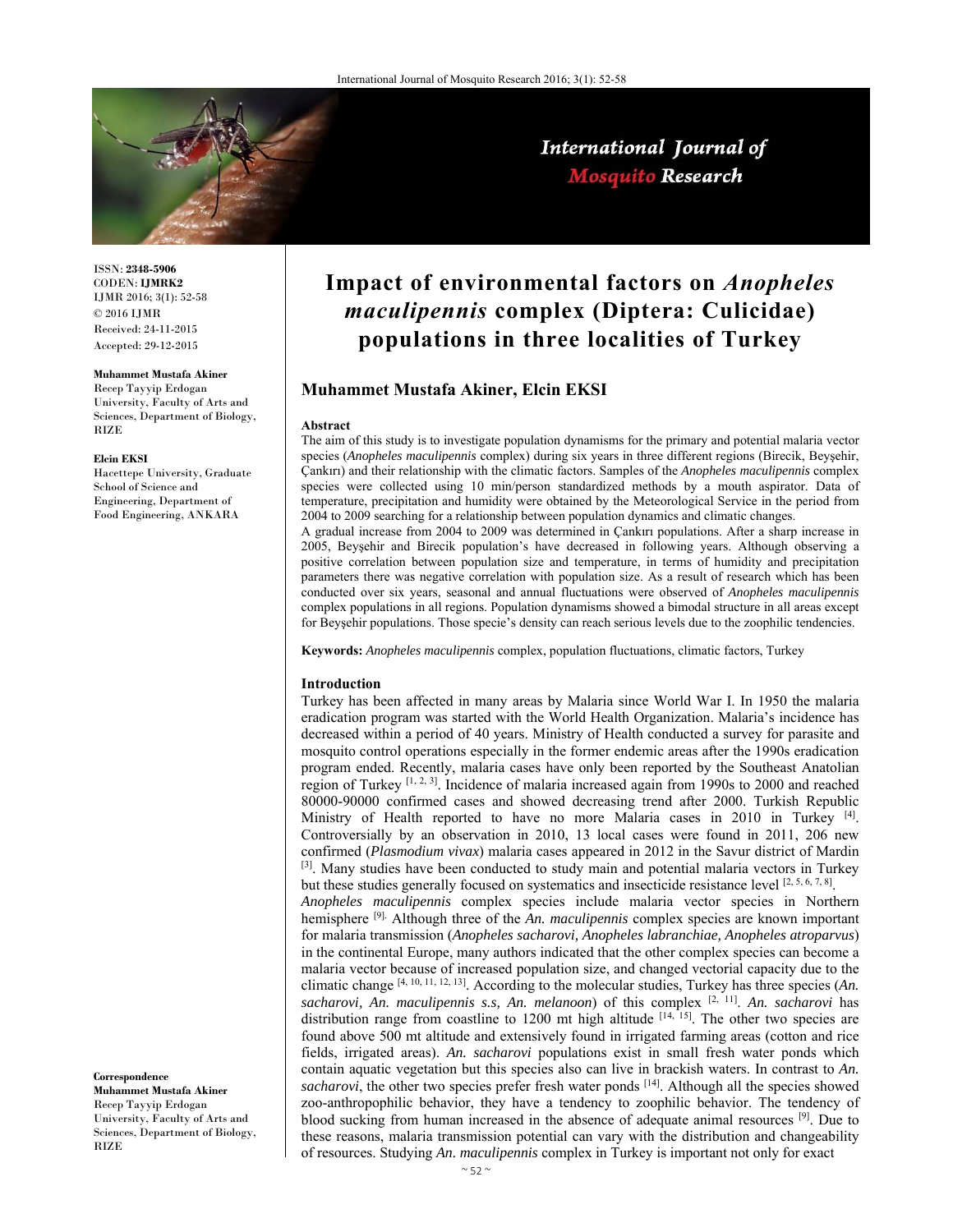identification of species, and to find out distribution of *An. maculipennis* complex populations and but also to set up right control parameters. Despite significant contributions of these studies to knowledge about malaria vectors and vector control operations, still more detailed studies on population dynamics of vector species are needed.

The present study was aimed to determine temporal changes of population dynamics of the *An. maculipennis* complex species during six year in three different regions (Birecik, Beyşehir, Çankırı) and its relationship with the climatic factors. Besides, although there are many studies about malaria vectors in recent years, long term studies are still insufficient. This study makes a significant contribution to long term malaria vectors survey in Turkey.

# **Material Methods**

# **Research areas**

The investigation was conducted in Sanliurfa-Birecik (Doyduk village), Cankiri-Kizilirmak (Hacilar village), Konya-Beyşehir (Sugla and Afsar villages) from 2004 to 2009. Information of the study locations is shown in Figure 1. Figure 1.



**Figure 1:** Study locations and information about the collection points

# **Determination of seasonal dynamics of the adult populations**

Mouth aspirator was used for collecting adults and method was standardized 10mins/person. Adults were collected in animal barns during their resting period with mouth aspirator between April and October from 2004 to 2009 at four localities in southeastern and central Anatolia. Adults were collected during 1<sup>st</sup>, 2<sup>nd</sup> and 3<sup>rd</sup> subsequent days in the same month for four different collection points. Any kind of animal or human were not used as a trap for collecting adults. Three subsequent resting barns were selected to collect adults, and mean number of collected adults of barns and days was used for population amount. All samples were collected as an adult and any other type of lifestage was not collected during the study. *An. maculipennis* complex was identified by their morphology according to the descriptions of Glick<sup>[16]</sup> and Schaffner et al. <sup>[17]</sup>. Monthly and annual dynamics were observed as a result of the mean number of the identified adults. One way Anova and Tukey HSD tests were used for comparison of the differences between years. 200 samples (50 Birecik, 50 Beysehir Afsar, 50 Beysehir Sugla, 50 Cankiri) of *An. maculipennis* complex were identified with molecular markers (ITS2) to describe exact complex species that dispersed in the study areas. All molecular studies for description were conducted according to the Proft *et al.* 1999 [18].

### **Comparison of the seasonal dynamics and climatic parameters**

Temperature, humidity and precipitation data were obtained as a monthly average between 2004 and 2009 years from Turkish State Meteorological Service. Pearson correlation analysis was applied to investigate annual change of adult populations and climatic parameters for the relation. Monthly average of the population densities and climatic parameters were used for this purpose.

# **Results**

This study was carried out at 12 animal shelters in four different collection sites from three different parts of Anatolia. Population densities were calculated by using three animal shelters according to monthly and yearly average of samples. Totally 11238 individuals were collected during six years (2293 *An. sacharovi*, 1503 *An. maculipennis* s.l in Cankiri-Hacilar, 1558 *An. maculipennis* s.l individuals from Sugla-Beysehir, 2447 *An. maculipennis* s.l individuals from Afsar-Beysehir, and 3437 *An. sacharovi* individuals from Birecik). Annual abundance of four different locations is summarized in table 1 and monthly change is summarized in Figure 2-4. The highest density of *An. sacharovi* population in Cankiri was detected in 2007 (418) and the lowest density was detected in 2004 (317). In contrast to this situation, the highest density of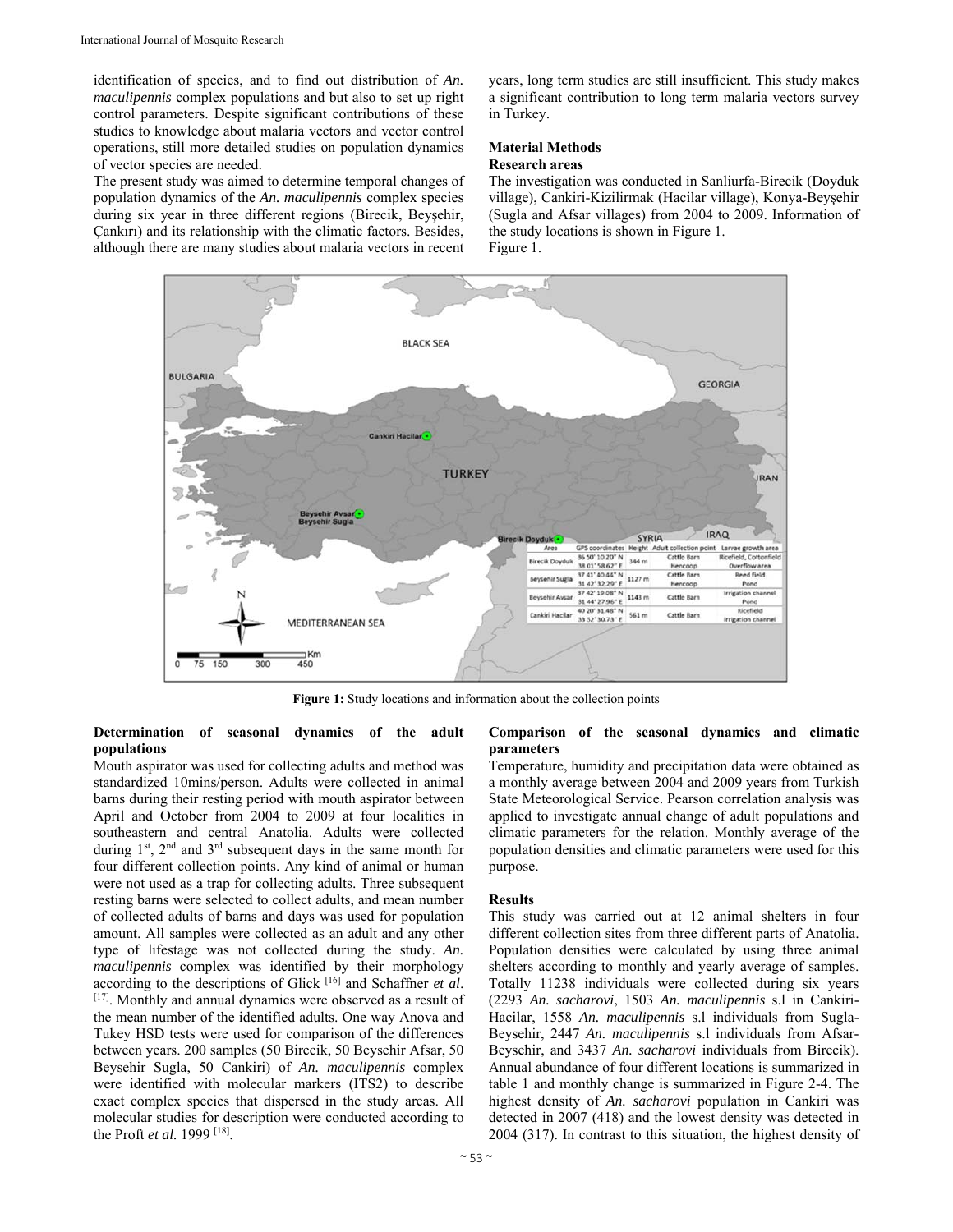*An. maculipennis* s.l population was detected in 2009 (265) in Cankiri (Figure 2). Population densities in Cankiri region increased gradually from 2004 to 2009 (Figure 5). Although increasing trend was identified for Cankiri populations, we couldn't find significant differences between yearly changes (*p*>0,05) (Figure 5).

**Table 1:** Number of *Anopheles sacharovi* and *Anopheles maculipennis* s.l. individuals at three sites from 2004-2009

| Area                  | Cankiri                               |      |       | <b>Beysehir</b>      | <b>Birecik</b> |
|-----------------------|---------------------------------------|------|-------|----------------------|----------------|
| <b>Species</b>        | An. maculipennis s.l<br>An. sacharovi |      |       | An. maculipennis s.l | An. sacharovi  |
| <b>Year/Locations</b> | <b>Hacılar</b>                        |      | Suğla | <b>Afşar</b>         | Doyduk         |
| 2004                  | 317                                   | 230  | 322   | 483                  | 612            |
| 2005                  | 328                                   | 255  | 424   | 538                  | 630            |
| 2006                  | 404                                   | 256  | 191   | 323                  | 605            |
| 2007                  | 418                                   | 247  | 175   | 359                  | 543            |
| 2008                  | 414                                   | 250  | 229   | 368                  | 535            |
| 2009                  | 412                                   | 265  | 217   | 376                  | 512            |
| Sum                   | 2293                                  | 1503 | 1558  | 2447                 | 3437           |



**Figure 2:** Monthly fluctuations of the *Anopheles maculipennis* complex species in Çankırı from 2004 to 2009



**Figure 3:** Monthly fluctuations of the *Anopheles maculipennis* complex species in Beyşehir from 2004 to 2009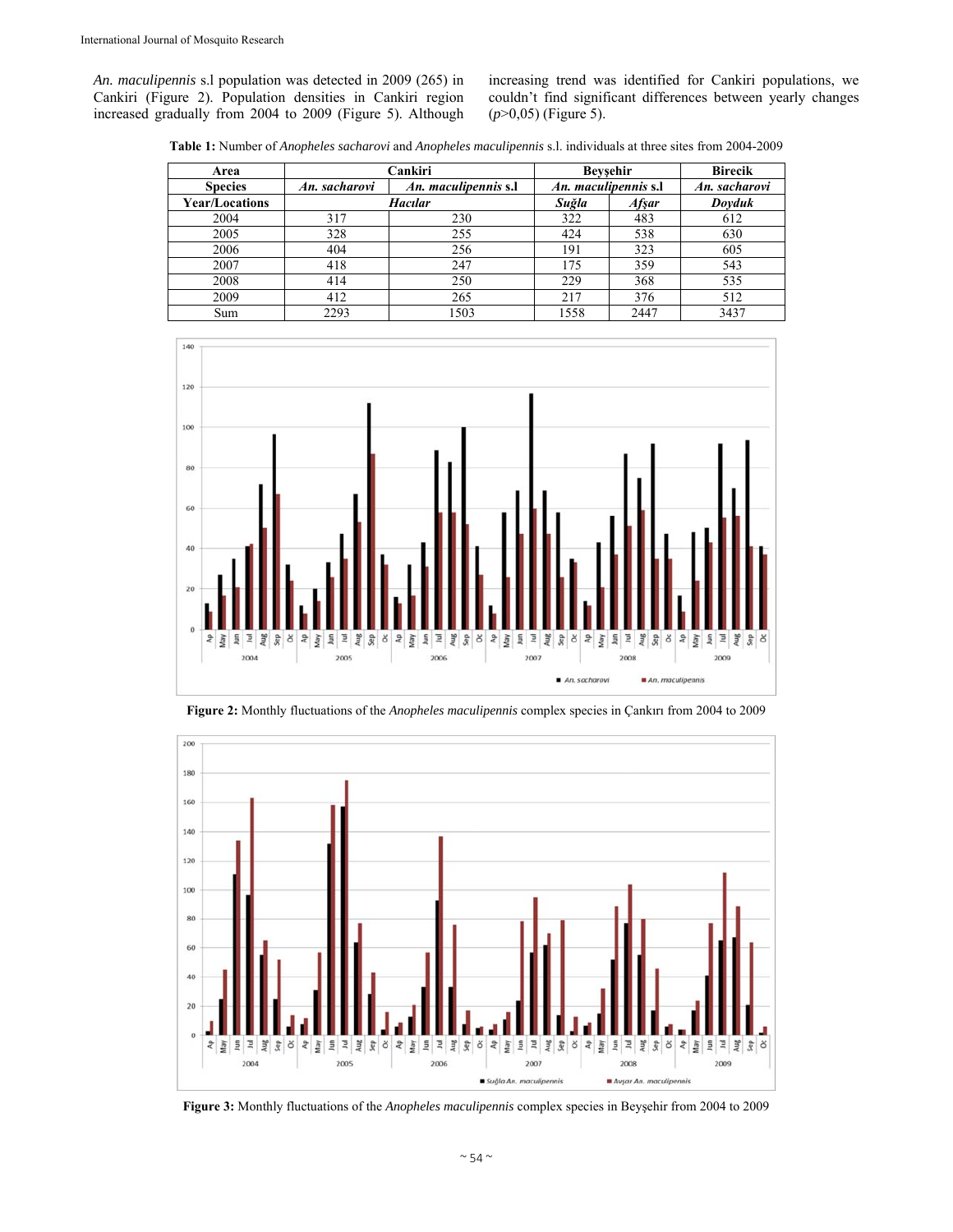

**Figure 4:** Monthly fluctuations of the *Anopheles sacharovi* species in Birecik from 2004 to 2009



**Figure 5:** Comparison of yearly abundance of *Anopheles maculipennis* complex according to Anova and Tukey HSD tests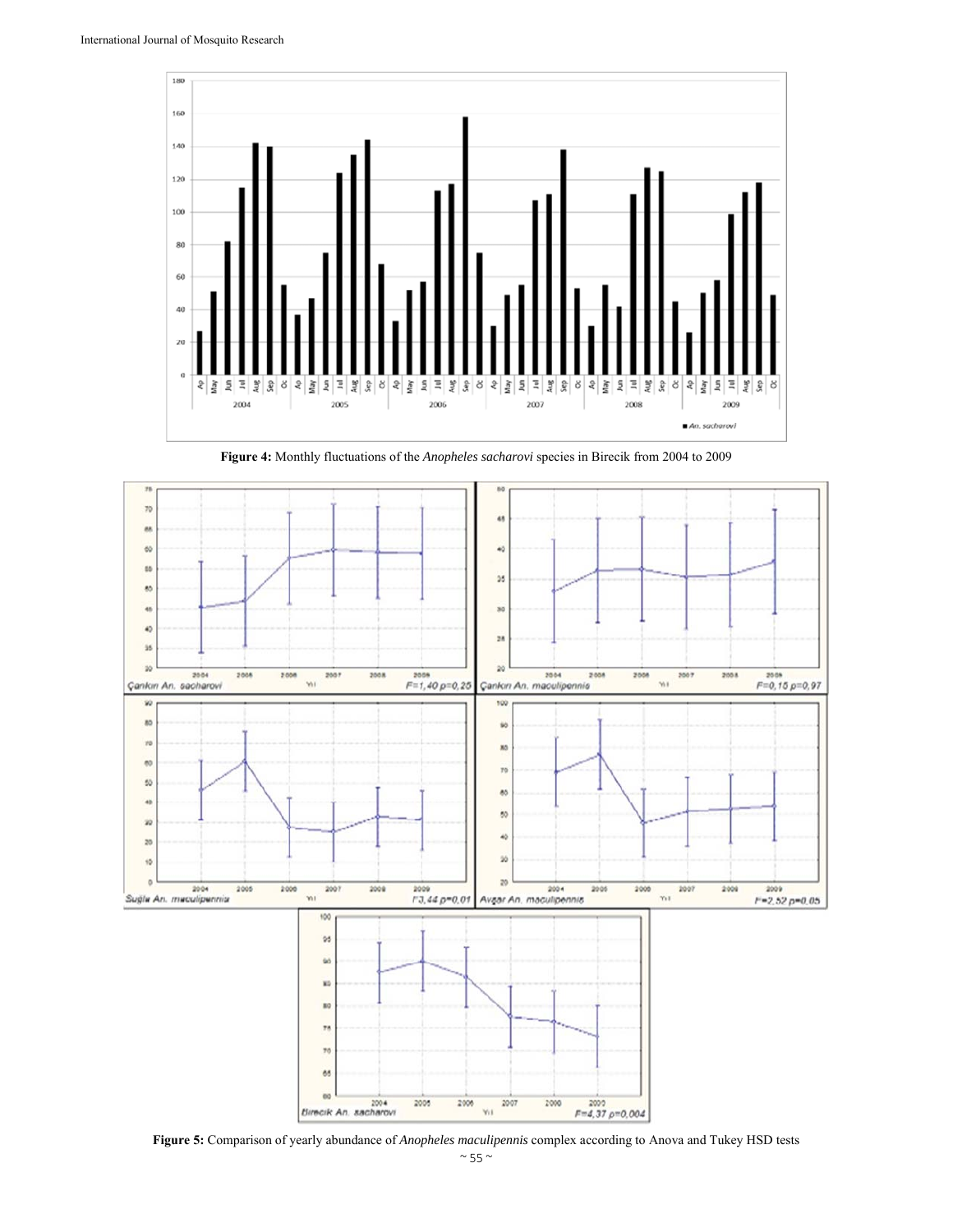Contrary to results of Cankiri population, the study detected a gradual decrease in Beysehir and Birecik populations. Population densities showed variability for two collection sites in Beysehir region. Although the highest densities were detected in 2005 for two collection sites, the lowest density was found in 2007 (175) in Sugla collection sites and in 2006 (323) for Afsar collection sites (Figure 3). Population densities showed statistically significant differences between 2005, 2006 and 2007  $(p<0,01)$  for Suğla collection sites (Figure 5). Comparably the same situation was found in Afsar collection sites. Population densities increased from 2004 to 2005, but in 2006 population densities decreased nearly 40% with respect

to 2005. Statistically significant differences were not identified yearly but nearly obvious difference was identified between 2005 and 2006 (p=0,06) (Figure 5).

The highest density was found in 2005 (630) and the lowest in 2009 (512) in Birecik population. Population densities increased in small quantities from 2004 to 2005, but they gradually decreased in the other years (Figure 4, 5). Only significant differences were found between 2005 and 2009 (*p*<0,05) (Figure 5).

The average 6-year of temperature, precipitation and humidity data in study areas are given Table 2. Table 2.

| Area                            | Cankırı |       | <b>Beysehir</b> |       |       | <b>Birecik</b> |       |       |       |
|---------------------------------|---------|-------|-----------------|-------|-------|----------------|-------|-------|-------|
| <b>Year/Climatic parameters</b> | Temp    | Prec  | Hum             | Temp  | Prec  | Hum            | Temp  | Prec  | Hum   |
| 2004                            | 1.03    | 28,85 | 63.63           | 11.06 | 37.84 | 62.77          | 17,89 | 37.97 | 54,23 |
| 2005                            | 1.78    | 33,37 | 62,9            | 11,2  | 39.79 | 62,74          | 17,92 | 24    | 55,3  |
| 2006                            | 11,4    | 33,2  | 60,97           | 10,7  | 43,85 | 64.4           | 18,12 | 30.44 | 55,13 |
| 2007                            | 1.92    | 21,37 | 59              | 11,05 | 45.21 | 61,32          | 18,2  | 33,61 | 55,44 |
| 2008                            | 1.66    | 24.32 | 58.38           | 12.04 | 23,58 | 59.88          | 16,51 | 31.13 | 47,13 |
| 2009                            | 1.95    | 43,77 | 60.83           | 12.22 | 33,67 | 64.05          | 16,22 | 31,87 | 53,26 |

**Table 2:** Study areas 6 years annual mean temperature, precipitation and humidity

Temperature data of Cankiri and Beysehir showed  $1-1,5$  °C annual fluctuations. Also an increasing temperature trend was observed to be very low. In contrast to this situation, temperature records of Birecik showed  $0.5$ -1  $\mathrm{^0C}$  an upward fluctuations, but temperature records of the last two years showed a decrease unlike the previous years. While temperature records showed such a structure for three areas, precipitation and moisture records showed significant reduction. Pearson correlation analysis was applied to detect whether there was a relationship or not between population fluctuations and climate parameters (Table 3). While a positive correlation between temperature and population size was observed, negative correlation was observed in terms of humidity and precipitation. Correlation between temperature and population size changed between 0,59 (Cankiri *An. maculipennis* s.l and *An. sacharovi*) and 0,76 (Beysehir Avsar *An. maculipennis* s.l). Correlation between precipitation and population size changed between -0,36 (Birecik *An. sacharovi*) and -0,51 (Cankiri Hacilar *An. maculipennis* s.l). Similarly, it was observed that the pattern for humidity and correlation changed between -0,44 (Çankırı Hacılar *An. maculipennis* s.l*.*  population, Birecik Doyduk *An. sacharovi* population) and - 0,56 (Beysehir Avsar *An. maculipennis* s.l). Although correlation between temperature and population size is the same for *An. sacharovi* and *An. maculipennis* s.l populations in Cankiri, correlation between humidity/precipitation and population size is different for these populations. Table 3.

| Table 3: Pearson correlation analysis results between population densities, temperature, precipitation and humidity |
|---------------------------------------------------------------------------------------------------------------------|
|---------------------------------------------------------------------------------------------------------------------|

| Area/climatic parameters             | Temperature | Precipitation | Humidity |  |
|--------------------------------------|-------------|---------------|----------|--|
| Beyşehir Suğla An. maculipennis s.l. | 0.68        | $-0.39$       | $-0.46$  |  |
| Beysehir Afsar An. maculipennis s.l. | 1.76        | $-0.45$       | $-0.56$  |  |
| Cankırı An. sacharovi                | 1.59        | $-0.39$       | $-0.52$  |  |
| Cankırı An. maculipennis s.l.        | 59ء         | $-0.51$       | $-0.44$  |  |
| Birecik An. sacharovi                | .).69       | $-0.36$       | -0.44    |  |

Results of molecular studies for species description are presented in Table 4. The descriptive PCR results displayed that 3 species of *An. maculipennis* complex. PCR products size was found 410 bp (*An. maculipennis* s.s), 224 bp (*An. melanoon*), 180 bp (*An. sacharovi*) and PCR results evaluated

according to the Proft et al. [18]. While *An. maculipennis* s.s was found in Cankiri and Beysehir (Afsar, Sugla), *An melanoon* was found only Beysehir (Afsar, Sugla). *An. sacharovi* was observed all collection areas except Beysehir Afsar and existed pure population in Birecik. Table 4.

**Table 4:** Molecularly confirmed exact species of *Anopheles maculipennis* s.l. in the study areas

| <b>Area/Species</b>   | An. sacharovi | An. maculipennis s.s. | An. melanoon |
|-----------------------|---------------|-----------------------|--------------|
| <b>Birecik Doyduk</b> |               |                       |              |
| Beysehir Sugla        |               |                       |              |
| Beysehir Aysar        |               |                       |              |
| Cankırı Hacılar       |               |                       |              |

### **Discussion**

It is known that population dynamics are influenced by many parameters such as temperature, humidity etc. Reisen and Reves [19] and Reisen *et al.* [20] indicated that the alteration of mosquito population dynamics is strongly correlated with the

environmental conditions in habitat. Our observations revealed that bimodal temporal structure but peak months of *An. maculipennis* s.l. and *An. sacharovi* populations varied between the populations (Figure 2, 4). Bimodal temporal structure is not clearly observed in Beysehir area populations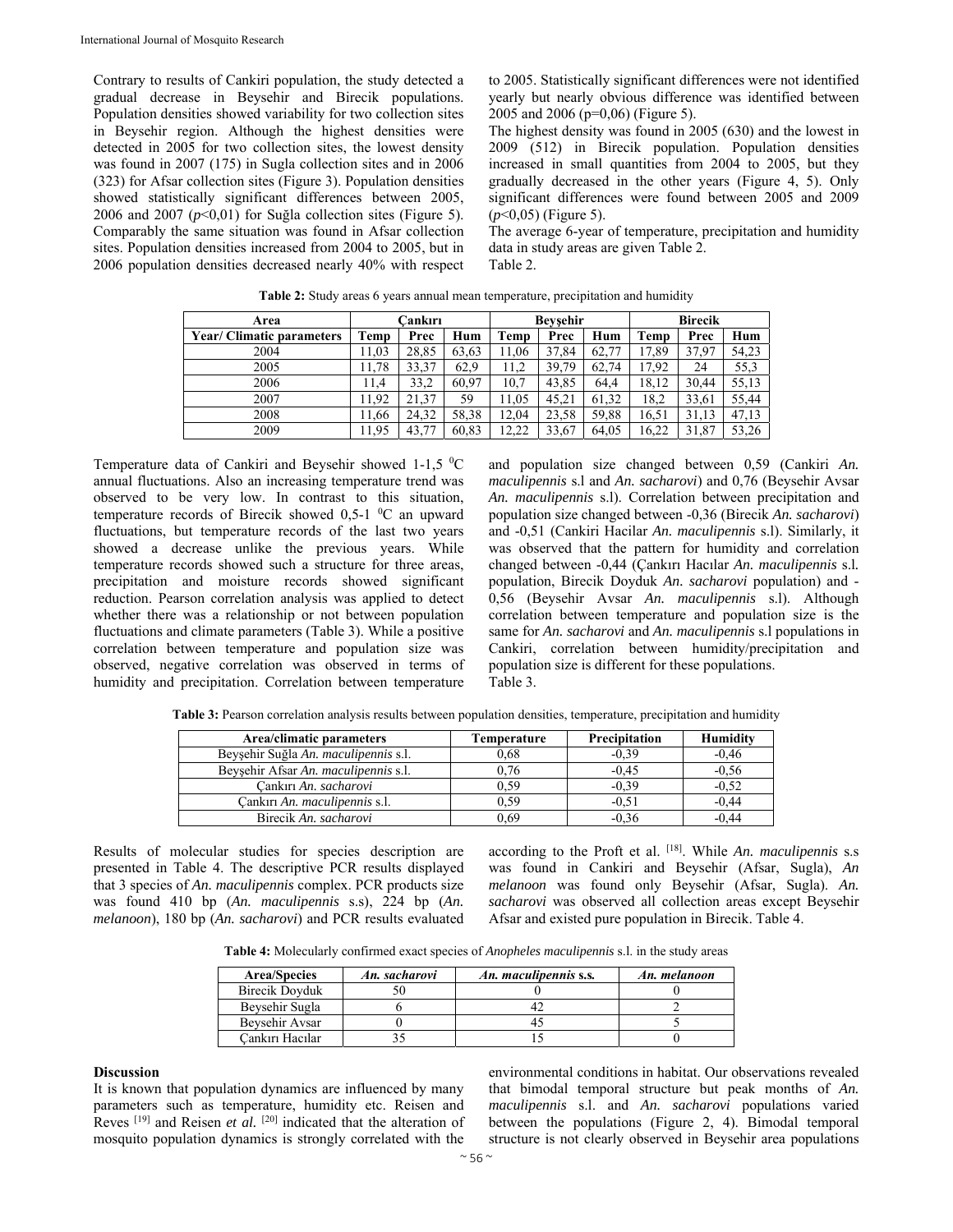(Figure 3). Merdic and Boca [21] indicated the same situation for *An. maculipennis* complex populations in Croatia. In contrast to this situation, Alkan and Aldemir<sup>[22]</sup> found one peak in August *An. maculipennis* complex populations in Igdir plain. Aldemir *et al.* <sup>[23]</sup> also observed that the peak months change year to year for *An. maculipennis* complex populations in the other study with *An. maculipennis* complex. Our study correlated with aforementioned studies and bimodal temporal structure changed monthly according to the habitat characteristics and height. It was observed bimodal temporal structure is seen clearly both *An. sacharovi* and *An. maculipennis* populations in Cankiri. Although Birecik population showed bimodal structure, population increased gradually July to September and also maximum population densities was seen in September in 2005, 2006, 2007 and 2009. The other years maximum population densities was seen in August in Birecik.

Temperature slightly increased but humidity and precipitation rates reduced severely during six years except Birecik precipitation rate. Precipitation rate slightly increased of Birecik in this period. It was determined that correlation with population size and temperature population of 59% (Cankiri) to 76% (Beyşehir Afşar). Although positive correlation was found between temperature and population size, precipitation and humidity showed negative correlation with population sizes. Study areas comprise permanent water ponds as larval habitats during the breeding season. Therefore precipitation and humidity could not be affected on the population size. It was also known number of rice field areas increased during the study in Cankiri. Although not precise correlation between climatic parameters and seasonal population fluctuations were found, there are various studies about the correlation between climatic change and *Anopheles* density and increased biting activity [24]. *Anopheles maculipennis* s.l species begin to appear active and intense in the areas as a result of the climatic suitability in fall season.

Adult density in the studied areas accumulated in the barns and density in barns higher than the other resting places (in house and inside the water discharge channel near the larval development areas). Reduced precipitation may seems like a negative factor for the population density, but agricultural activities were ensured suitable stable larval habitats in the areas. Closeness of the larval development areas and continuous blood feed source in resting places were provided high density in the barns. Poncon *et al.* [25, 26] has addressed to this situation and indicated to direct relation high population density with climatic parameters and area usage for malaria and West Nile virus vectors in the study area. Poncon *et al.* [25] showed two seasonal peaks for two different areas (Carbonniere, Marais du Vigueirat in France) for *An. melanoon* and one of them is june-august and the other is julyaugust in 2005.

Service <sup>[27]</sup> indicated that mosquito larval habitats are temporary, permanent, human made or natural. Larval habitats in all three study regions are predominantly man made and included agricultural areas. Suitable larval habitats in all three study areas are agricultural areas for *An. maculipennis* s.l. species which important malaria vectors in our country and palearctic. Alptekin and Kasap<sup>[28]</sup> indicated that mosquito larval habitats are occupied by various mosquito species but they noted that many species were found at specific habitat. *Anopheles maculipennis* s.l. species prefers fresh waters and generally be found dominant. Birecik region is 344 m height and it includes suitable larval habitats and adults

feeding/resting for *An. sacharovi*. A pure population of the *An. sacharovi* was found in that area. Çankırı region, with 561 m height, comprises ricefield and watermelon production fields enable for larval development. Animal barns are enable for resting and blood feeding for *An. maculipennis* complex. *An. maculipennis* s.s. and *An. sacharovi* species were found in the area. Beysehir region is 1100 m height. Beysehir comprises vegetable and fruit production fields. Collection sites include suitable larval habitats for larvae (irrigation channel) and adults (animal barns). *An. maculipennis* s.s., *An. melanoon* and *An. sacharovi* species were found in the area. Akıner *et al.* [7] were confirmed species of all three area respectively of pure population of *An. sacharovi* in the Birecik region, *An. sacharovi*, *An. maculipennis* s.s. and *An. melanoon* species in Beysehir, *An. sacharovi* and *An. maculipennis* s.s. species in Cankiri region with molecular studies.

### **Conclusion**

Determining time dependent changes of population density of predominant and crucial vector species is important both to understand their life cycle and develop right control strategies. *An. maculipennis* s.l. species were found with *Culex pipiens* complex species in many agricultural areas and both species were predominant. Densities can reach excessive amounts both animal barns and poultry house due to zoophilic tendencies. *An. maculipennis* s.l. species comprises main and potential vector species of Malaria. Therefore, studies of the population will provide important data both understand to population dynamics and step forward to necessary controlling practices. This long term study is essential for this respect, and more study is needed to understand both population dynamics and vector borne disease connection.

### **References**

- 1. Dogan HM, Cetin I, Egri M. Spatiotemporal change and ecological modelling of malaria in Turkey by means of geographic information systems. Trans R Soc Trop Med Hyg 2010; 104(11):726-732.
- 2. Şimsek FM, Ülger C, Akıner MM, Tuncay SS, Kiremit F, Bardakçı F. Molecular identification and distribution of Anopheles maculipennis complex in the Mediterranean region of Turkey. Biochem Syst Ecol 2011; 39(4-6):258- 265.
- 3. Eskiocak M, Karababa AO, Ceylan A, Saka G, Çiçek M. Mardin- Savur ilçesi sıtma salgını inceleme ve değerlendirme raporu. Ankara: Türk Tabipler Birliği Yayınları, 2012.
- 4. Özbilgin A, Topluoğlu S, Es S, İşlek E, Mollaoğlu S, Erkoç Y. Malaria in Turkey. Successful control and strategies for achieving elimination. Acta Tropica 2011; 120:15-23.
- 5. Ramsdale CD, Alten B, Caglar SS, Ozer N. A revised, annotated checklist of the mosquitoes (Diptera, Culicidae) of Turkey. European Mosquito Bulletin 2001; 9:8-28.
- 6. Şimşek FM, Kaynaş S, Alten B, Çağlar SS. Laboratory colonization of the malaria vector Anopheles (Cellia) superpictus Grassi, 1899 from Şanliurfa, Turkey, Journal of European Mosquito Bulletin. 2005; 19:26-30.
- 7. Akıner MM, Çağlar SS. Birecik, Beyşehir ve Çankırı bölgelerinde Anopheles maculipennis Grup türlerinin polimeraz zincir reaksiyonu (PZR) kullanılarak araştırılması. T Parazitol Derg 2010; 34(1):50-54.
- 8. Akıner MM, Çağlar SS, Şimşek FM. Yearly Changes of Insecticide Susceptiblity and Possible Insecticide